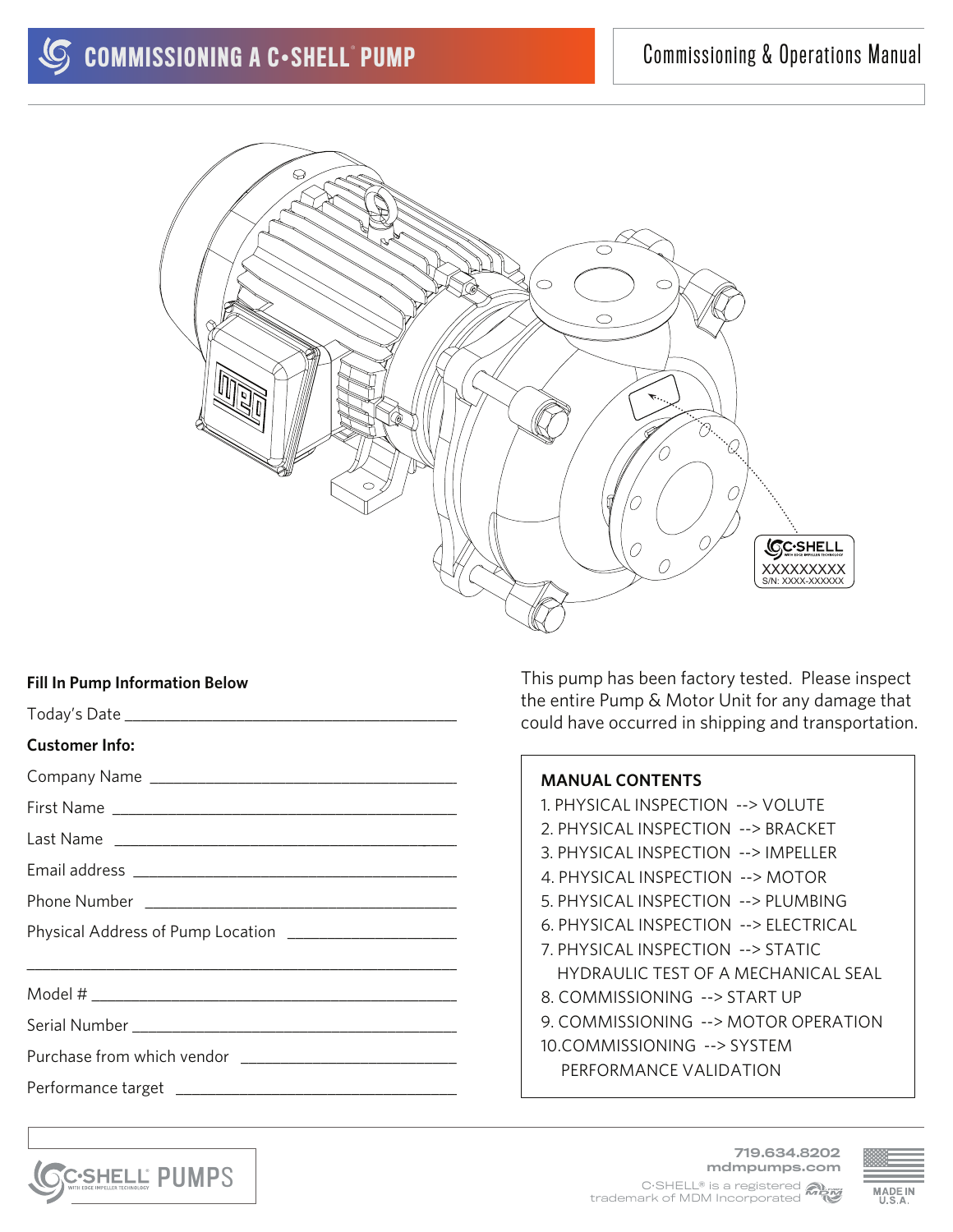## Physical Inspection Steps 1-4

### **1. PHYSICAL INSPECTION ----> VOLUTE 2. PHYSICAL INSPECTION ----> BRACKET**

**STEP 1:** Verify the Pump Casing Fasteners (THROUGH BOLTS) are securely tightened and the integrity of the plastic around them is not damaged.

**STEP 2-3:** Inspect the DISCHARGE and INLET. Verify there is no shipping damage.

**STEP 4:** Inspect the entire VOLUTE to confirm the integrity of plastic is not compromised.



**STEP 1:** Verify the IMPELLER TURNS FREELY within the pump casing making sure nothing was damaged during transport.

**STEP 2:** Inspect IMPELLER VANES to make sure no shipping material or debris has made its way into the flow path.

**STEP 3:** Verify the MOTOR FAN turns freely while turning impeller.



PUMPS ®

**STEP 1:** Verify the four BRACKET BOLTS are securely fastening the bracket base to the motor face.

**STEP 2:** Inspect the entire BRACKET to confirm the integrity of plastic is not compromised.



and that the FAN spins freely.

**STEP 2:** Inspect the motor FOOT and verify it sits flush to finished floor or PMU base.





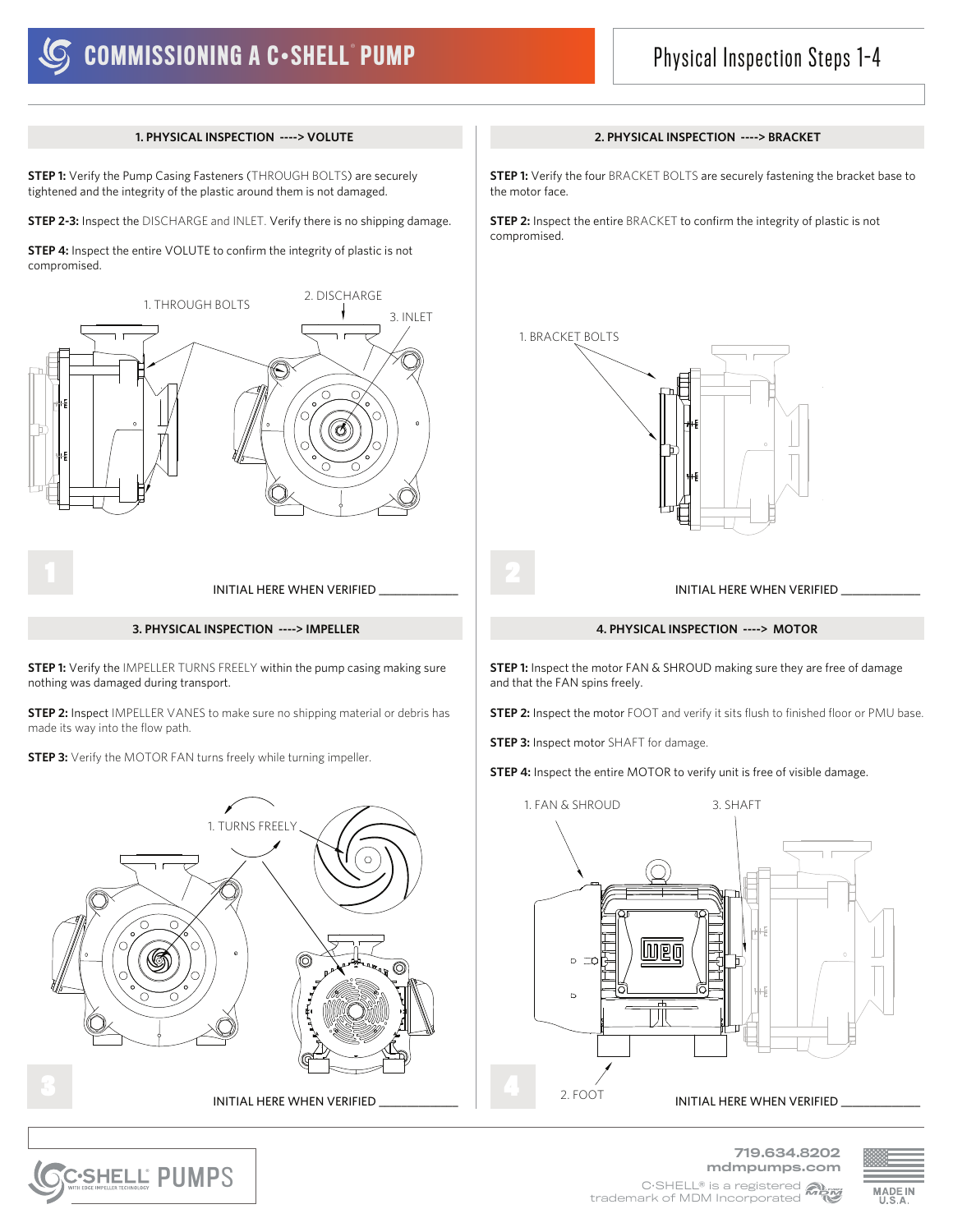# **COMMISSIONING A C-SHELL PUMP**

## Physical Inspection Steps 5-7

**STEP 1:** Make certain all inlet and discharge flange connections are positively sealed with gaskets and fasteners.

**STEP 2:** All plumbing connections in the system need to be positively sealed as well.

**STEP 3:** Inlet Pipe size **STEP 4:** Flooded Suction

**STEP 5:** Suction lift **STEP 6:** Discharge Pipe Size

**Step 7:** Pipe Load Supports - Make certain the pipe load is not transferring any stress to the pump end.



#### **7. PHYSICAL INSPECTION ----> STATIC HYDRAULIC TEST OF A MECHANICAL SEAL**

**STEP 1:** PRIME PUMP END - Open all isolation valves to pump and make certain fluid fills pump end completely above discharge flange.

**STEP 2:** MECHANICAL SEAL INSPECTION - Visually inspect where motor shaft extends through pump bracket. Make certain no fluid is leaking around the pump bracket seal bore and motor shaft. If mechanical seal holds static system pressure then mechanical seal is ready to be tested under hydraulic load.

PUMPS ®

#### **5. PHYSICAL INSPECTION ----> PLUMBING 6. PHYSICAL INSPECTION ----> ELECTRICAL**

Proper electrical wiring is imperative in your pump / motor performance and longevity. Please verify that the supply electrical power matches the motor name plate before hard wiring motor.

#### **Name Plate Data/Validation:**

1. Supply Voltage \_\_\_\_\_\_\_ Phase \_\_\_\_\_\_\_ 2. Motor Name Plate Voltage \_\_\_\_\_\_\_ 3. Motor Name Plate FLA \_\_\_\_\_\_\_ 4. Check Motor Rotation \_\_\_\_\_\_\_

See arrows on pump end for correct motor rotation.

#### **Electrical Hook-Up:**

1. Check that supply voltages match the motor's requirements. 2. Check motor wiring and connect, according to wiring diagram on motor, to match supply voltage. 3. Verify motor rotation with rotation meter. 4. Power supply wires should be SO cord or enclosed in conduit according to local electrical codes. 5. Power should be drawn from a circuit breaker panel with disconnect switch'

according to local electrical codes.

WARNING: ALWAYS SHUT OFF ELECTRICAL POWER BEFORE INSTALLATION AND / OR SERVICING THIS PUMP! ALL ELECTRICAL WIRING SHOULD MEET STATE AND LOCAL ORDINANCES. IMPROPER WIRING MAY NOT ONLY BE A SAFETY HAZARD BUT MAY PERMANENTLY DAMAGE THE MOTOR AND/OR PUMP! 50 HZ MOTORS AVAILABLE - CONTACT YOUR SUPPLIER FOR INFORMATION.





### INITIAL HERE WHEN VERIFIED

719.634.8202 mdmpumps.com

C•SHELL® is a registered **Many** trademark of MDM Incorporated